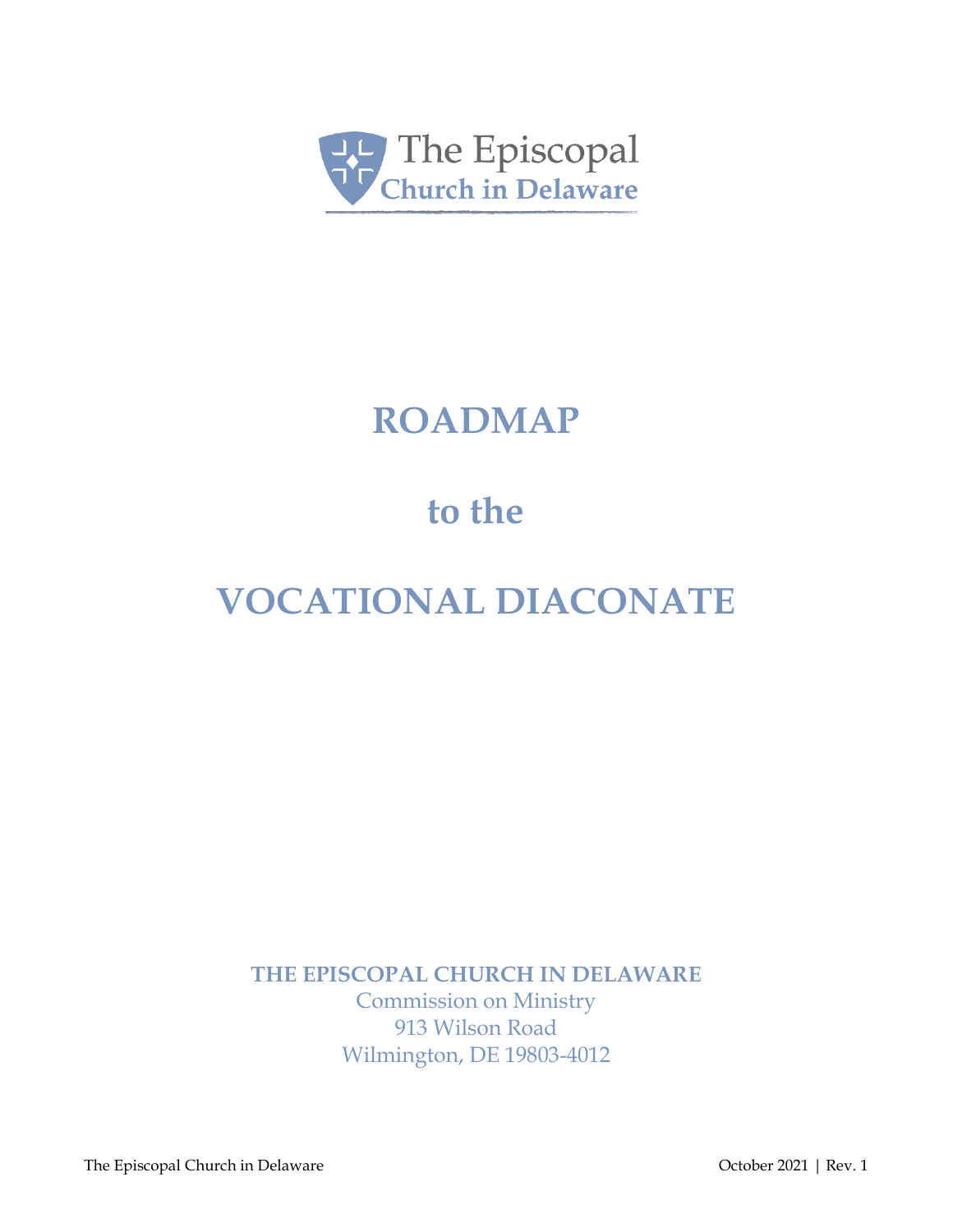

Greetings in Christ!

We are grateful that you are willing to assist those discerning a call from God.

This manual describes what happens in the process that leads from initial inquiry to ordination. It is a long process with several stages involving many people. Many questions, some of them very difficult questions, must be raised and answered fully and honestly. The shape of this process reflects the seriousness with which we take ordained Christian ministry, and the great importance of the discernment needed to provide the church with able and welltrained, spiritually grounded leaders.

The Episcopal tradition understands that a call to ordination comes in the context of the Christian community. Sometimes it is the community that first discovers a potential deacon or priest among its members and asks that person to begin discernment. Sometimes it is the person who first feels a call and looks to discern that call with the community of faith.

The Commission on Ministry (COM) works with both aspects of the call. We help individuals use the resources of their faith and diocesan communities in clarifying a call. We also strongly encourage local congregations to recruit potential leaders who have the gifts needed in the Episcopal Church in Delaware.

No document can provide all that is necessary. The COM stands ready to respond to your questions and together with you discover the best path forward.

#### *Commission on Ministry 2021*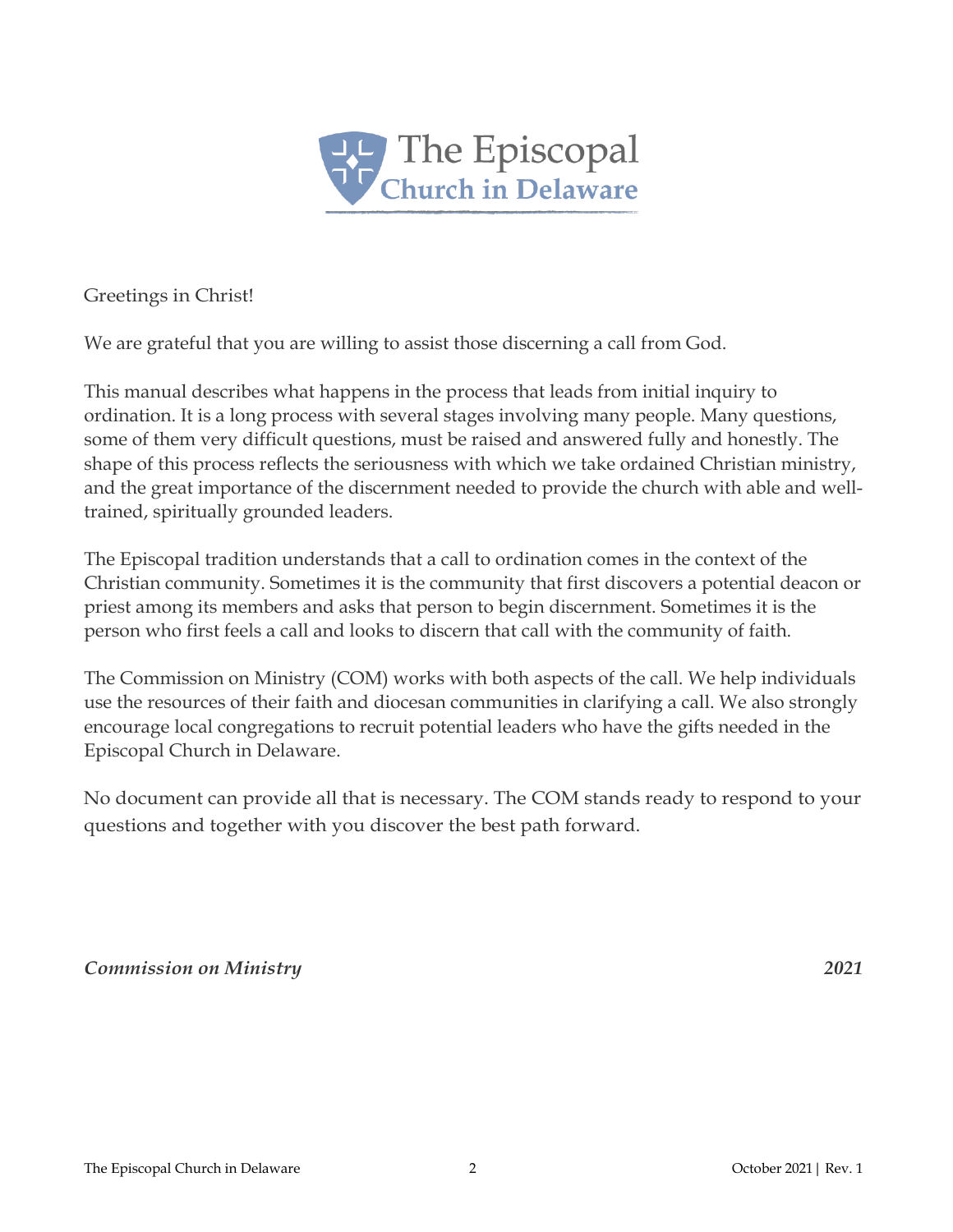## **On Christian Discernment**

"You did not choose me, but I chose you and appointed you that you should go and bear fruit and that your fruit should abide…" Jn. 15:16

"We have received not the spirit of the world, but the Spirit, which is from God, that we might understand the gifts bestowed on us by God… The unspiritual man does not receive the gifts of the Spirit of God because they are spiritually discerned." 1 Cor. 2:12-14

"For by the grace given to me, I bid everyone among you not to think of himself more highly than he ought to think, but to think with sober judgment, each according to the measure of faith which God has assigned him. For as in one body, we have many members, and all the members do not have the same function, so we, though many, are one body in Christ, and individually members one of another. Having gifts that differ according to the grace given to us, let us use them…" Romans 12:3-6

How do I know what God wants me to do? What is God's will for my life? Where do I fit in the life of the church?

It seems few people sit down long enough to ponder these big questions; even fewer have the courage and presence of mind to seek the answers. The fact that you're reading this suggests you're one of those few.

The work of discernment takes many forms, and features in every facet of life: where do I put my energies this day; what to say or do at any moment; whether to marry, and if so, whom; whether to enter a deeper awareness of who you are in Christ, and what he would have you do in service to him.

The bigger questions are harder to answer because discernment is far more than just gaining enough information to be able to make a sensible decision. The work of discernment, especially the journey of discerning one's calling or vocation, is not at all straightforward, because of sin; we see "through a glass, darkly" (1 Cor. 13:12). Christian discernment is as much if not more a matter of the heart as of the head. Remember our Lord's Sermon on the Mount, especially Mt 5:8: "Blessed are the pure in heart, for they shall see God." Authentic discernment begins through the Holy Spirit guiding us to an awareness of the truth through faith: the truth about God, the world, and the truth about oneself in Christ, as a member of his Body.

True Christian discernment involves 1) making a reasonable judgment on what is true in the light of faith, and 2) coming to an awareness of the inclinations or desires within us, and their relationship to that truth. If we're to find our calling, our hopes and desires must line up with what is true about us, and again, our tradition confesses this to be seen only through faith rooted in community. True discernment cannot happen apart from humility, constant prayer, deep reflection, and close consultation with other discerning Christians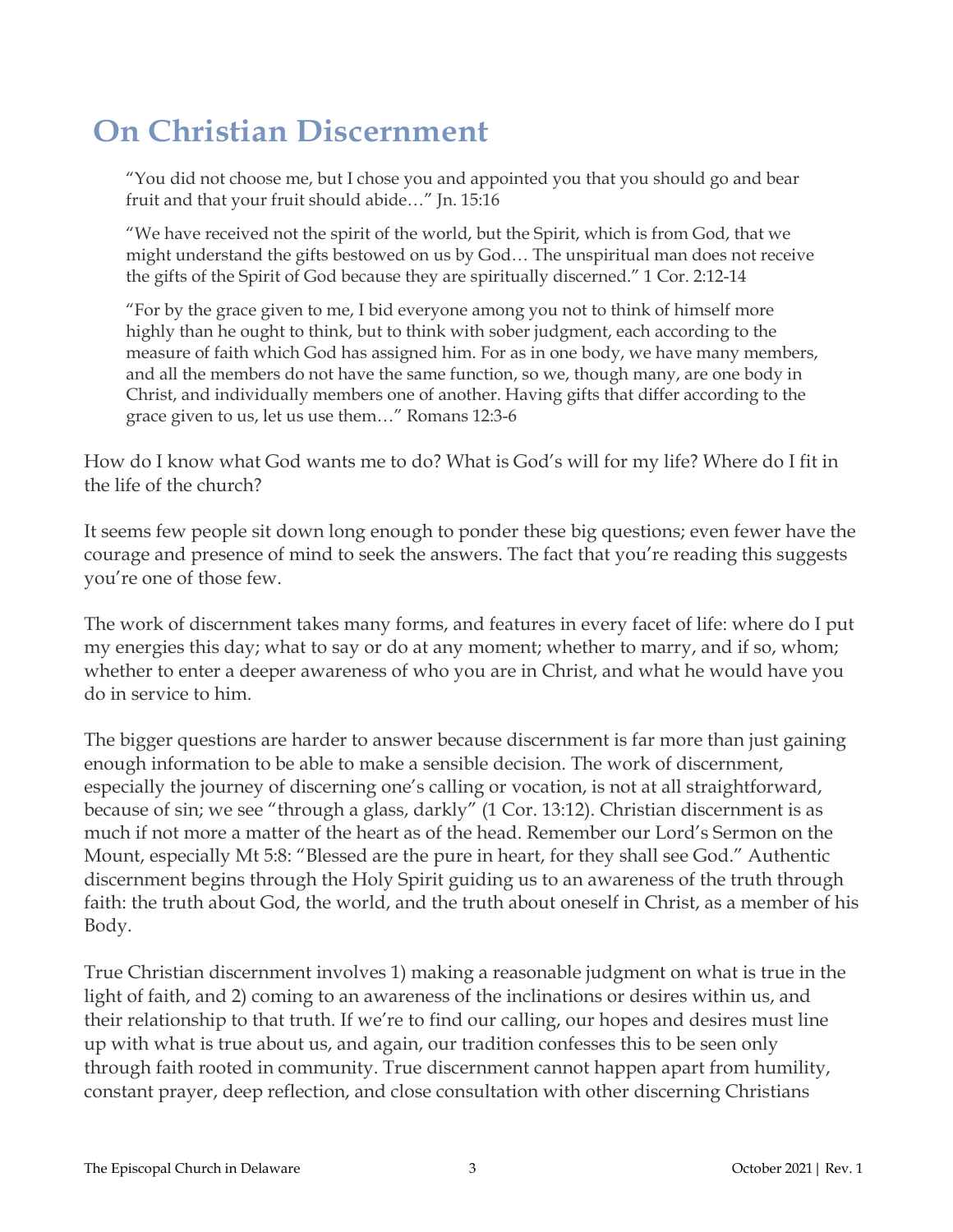who know us well. Only a clear mind aided by a loving heart can discern the love of God our Creator, and God's loving intentions for us.

So Christian discernment begins in, is motivated by, and ends in love: in the love of God, in love for Christ and his Church, and love of self, finding one's place of service as a member of Christ's body as one part grafted into the whole. This makes the search for one's Christian vocation less awareness of possible courses of action and identity, and more a search for the life God intends for us; our search is not simply for a life we think seems like a good idea at the time, but the *right* life. Christian freedom is not the ability to become whatever one wishes to become, to decide whether or not one wishes to be celibate or married, a deacon or a priest, or even to remain a member of the laity; rather, Christian freedom is found in becoming who and what God created us to be, embracing how God intended our lives to unfold to share in and testify to God's saving purposes in the world through Christ. The church cannot compel any person to any vocation; but a failure to discern and then embrace one's vocation, whatever it might be, is a failure to embrace one's well-being in Christ.

Different people begin to discern God calling them to Holy Orders in different ways. Some feel drawn to pastoral ministry from a very young age, others wake up to the idea at a more mature age, often when they are well into a secular career. Some respond immediately to the call, some put it off for a few years, even decades, sometimes it goes an entire lifetime without action. Sometimes a parent or a spouse will begin to suspect their loved one might have a clerical vocation well before the one being called. A growing awareness of a vocation to ordained ministry can feel terrifying or invigorating, burdensome, or like the sudden lifting of a weight. The reactions of family members and friends typically range anywhere from enthusiastic support to bitter opposition and everything in between.

Regardless of the variety of experiences we have due to our varied personalities and backgrounds, if you are indeed called to Holy Orders, there is nothing quite like moving towards the unity found in sharing a common identity with one's ministerial colleagues and, ultimately, with Christ himself.

If you think your well-being in Christ might involve ordination as a deacon or priest, then you have a duty and a responsibility to Christ, the church, and yourself to enter a period of discernment with the church. This process begins by talking with those closest to you, and eventually by having a conversation with your priest, who will guide you in any further steps if any. Taking this first formal step requires courage; but if you're becoming aware of a greater sense of calling to Christian service and ministry, there's no other way to find peace apart from entering a period of discernment with the church. This discernment process might end in your finding a wonderful and engaging ministry as a member of the laity being ordained; it might end in your finding now is not the time; it might end in your being ordained. All are good. What matters is that you gain more clarity about who and what Christ has made you to be.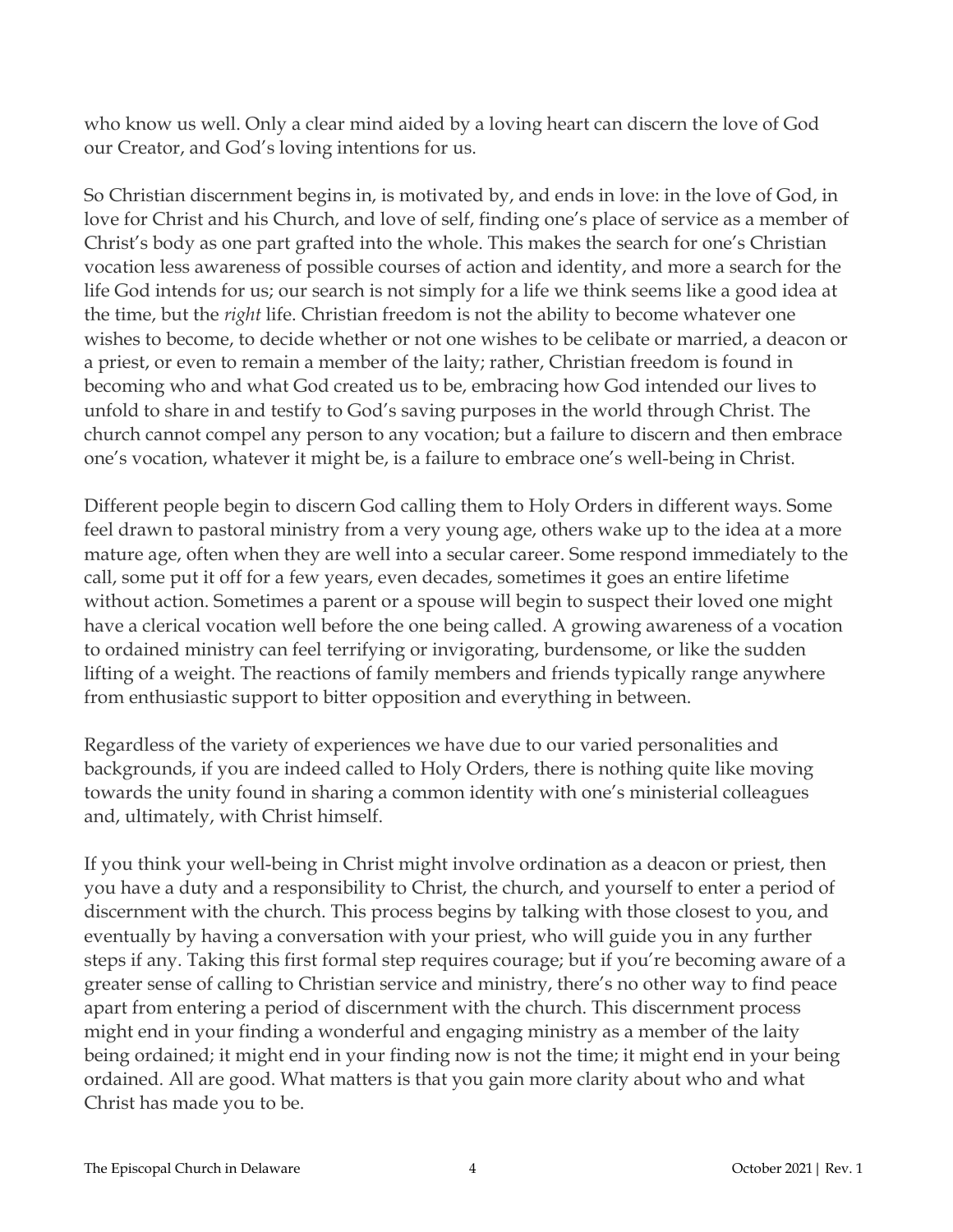

## **Overview of the Discernment Process**

## **The Roadmap to Holy Orders**

The road to ordination begins and ends with the bishop. Along the way, however, many others are involved in the work of discernment, including your parish priest, and other faithful Christians in your parish, as well as at the diocesan level. This work involves five distinct steps: aspirancy, nomination, postulancy, candidacy, and ordination. This process can take three or more years from nomination to ordination. **\***

Important Notices:

- Before embarking on discernment, familiarize yourself with the relevant portions of the most current Constitution and Canons of the Episcopal Church (III.5-9), as well as the ordinal in the Book of Common Prayer.
- Anyone wishing to pursue ordination in the Episcopal Church in Delaware is required to agree with and abide by the historic faith and practice of the Anglican/Episcopal tradition as found in the Book of Common Prayer (1979), as well as other approved liturgies and Canons which articulate our faith, and conform to the doctrine, discipline, and worship of the Episcopal Church.
- Please note, you may begin the discernment process before reaching the minimum age for ordination, but you must be 24 years of age before the date of your ordination to the diaconate.

The following portion of this document is a summary of the discernment process from beginning to end. Where rector/sponsoring priest is written, presume that priest-in-charge, vicar, or sponsoring priest is also applicable.

Use this document as a guide for the journey. Though it contains valuable information, please note that it is not exhaustive and may be changed at any time, and additional requirements may be added. Consult the Commission on Ministry (COM). All forms referenced in this document may be found on the diocesan website.

### **APPENDIX I provides a timeline of accountability for steps in this process.**

**\*** For those already ordained in another church who wish to become an Episcopal priest and/or deacon consult guiding documents available on the diocesan website.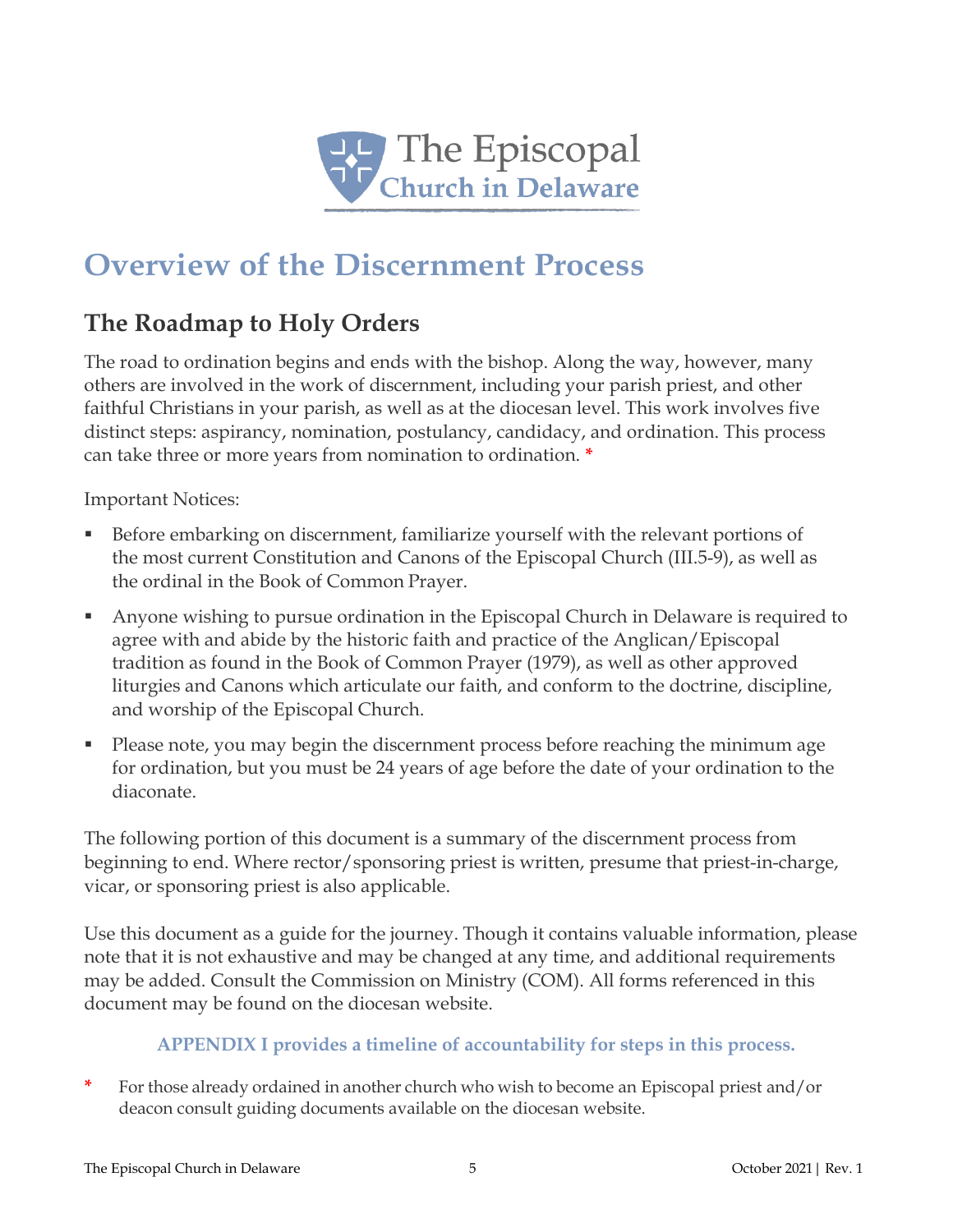## **Beginning the Journey**

## **Becoming an ASPIRANT for Holy Orders**

Discernment begins informally with those who know you best: your family and friends, your priest, and other members of your parish. When the time is right, you begin your first steps as an inquirer as follows:

- Have an intentional conversation with your rector/sponsoring priest about beginning formal discernment. Date: \_\_\_\_\_\_\_\_\_\_\_\_\_\_\_\_
- Attend a diocesan discernment retreat and Holy Orders orientation if you have not already (consult the website for dates). Attending the retreat is not a commitment to discern, but rather an opportunity for you and your spouse (if applicable) to explore the idea of beginning formal discernment. This retreat is required for all who wish to move forward in discernment. Date: \_\_\_\_\_\_\_\_\_\_\_\_\_\_\_\_
- Your rector/sponsoring priest submits a letter to the bishop describing the discerning conversations held with you before you meet with the bishop (no specific Form). Date:
- Schedule a meeting with the bishop (after speaking with your priest) through the bishop's executive assistant to discuss your interest in beginning formal discernment. This first meeting is one-on-one, just you and the bishop. Be sure to introduce yourself to the canon to the ordinary if you haven't already. Date Scheduled:
- You become an aspirant if/when the bishop approves you to engage in formal discernment. Date:
- Notify**\*\*** both the COM [com@delaware.church] and your rector/sponsoring priest of the bishop's decision. Date: \_\_\_\_\_\_\_\_\_\_\_\_\_\_\_\_

## **The Road to Nomination**

Once you've been made an aspirant, discernment begins at the parish/congregation level/ community of faith level. A discernment group will work with you to determine whether to nominate you to pursue Holy Orders at the diocesan level. Yourrelationship with this group is a vitally important part of the work of discernment, and you will need their support to continue formal discernment.

- Your rector/sponsoring priest, in consultation with a COM liaison, convenes a Congregational Discernment Group(CDG), or the bishop convenes a Community of Discernment Group. Date:
- **\*\*** Notification is acceptable by email.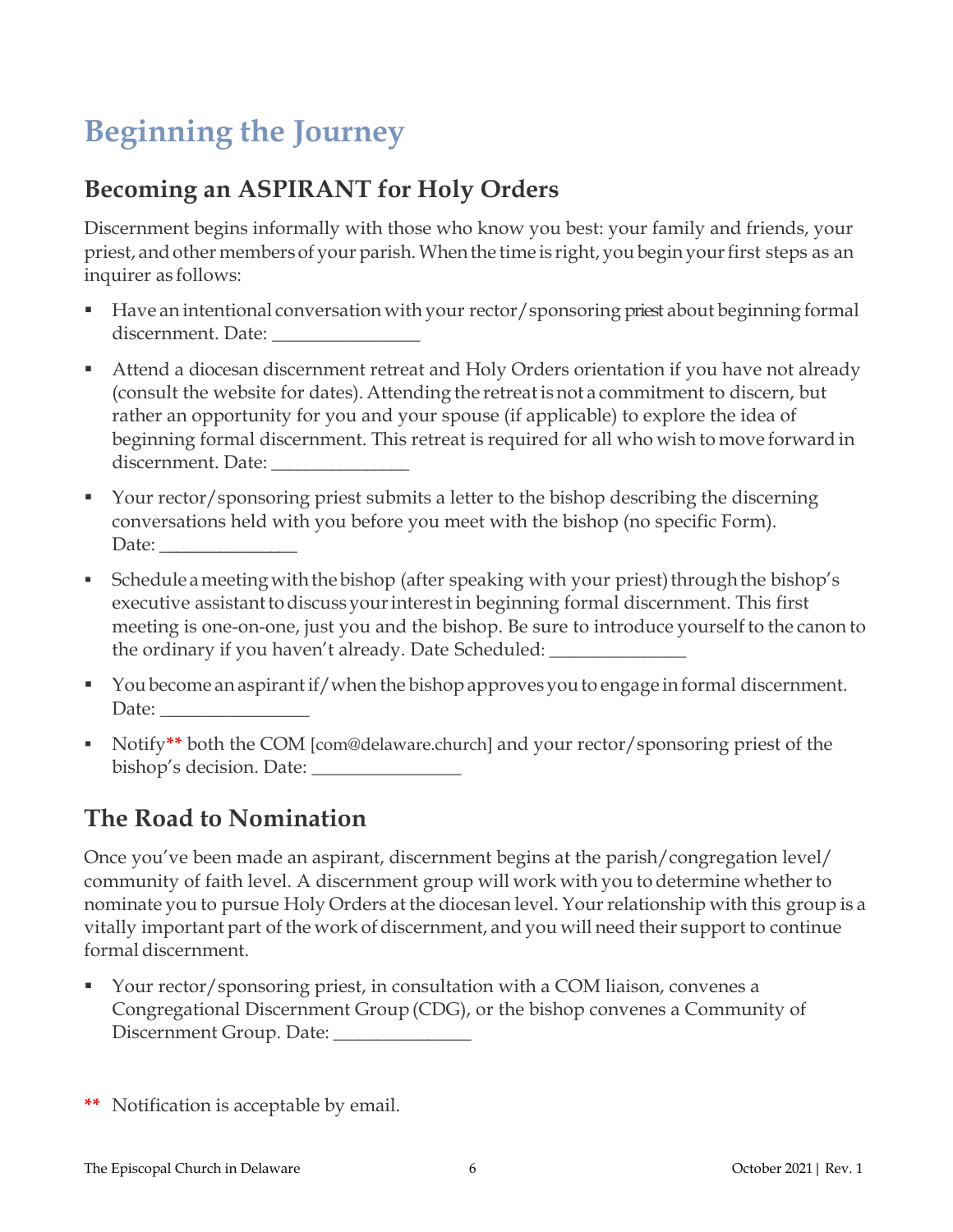- Provide a spiritual autobiography (no less or more than five pages) for the CDG before they meet. Date Submitted: \_\_\_\_\_\_\_\_\_\_\_\_\_\_\_\_
- Meet with your Congregational or Community Discernment Group. A CDG meets for a period of at least six to eight regular meetings (about ninety minutes each) over three to five months before making its recommendation. Date Begun: \_\_\_\_\_\_\_\_\_\_\_\_\_\_\_\_ and Date Completed:
- When their interview process is complete, your CDG submits a report along with their final recommendation to the parish vestry (FORM A). Date:
- If they decide to nominate you, the vestry submits their nomination to the bishop through the Mission Support Office (FORM B) along with a copy of FORM A. Date:
- Your rector/sponsoring priest submits a recommendation (FORM C). Date: \_\_\_\_\_\_\_\_\_\_\_\_\_\_\_\_
- If you are nominated by your parish and supported by your rector/sponsoring priest, you write a letter to the bishop accepting their nomination (FORM D) and you become a nominee. Our churches canons require that your letter contains the following information:
	- 1. your full name and date of birth,
	- 2. length of time you've been resident in the diocese,
	- 3. evidence of your baptism and confirmation,
	- 4. whether or not you've previously been nominated or applied for postulancy in any other diocese,
	- 5. description of your discernment process thus farfrom your point of view, and indication of all degrees you've earned and certified areas of specialization, together with copies of official transcripts and/or certifications awarded. Date Submitted: \_\_\_\_\_\_\_\_\_\_\_\_\_\_\_\_
- Send a digital headshot photo for your file. Date: \_\_\_\_\_\_\_\_\_\_\_\_\_\_\_\_\_\_\_\_\_\_\_\_\_\_\_\_\_

Once you become a nominee, discernment moves from the parish/congregation to the diocesan level, where you discern with and gain the support of the COM. The COM is made up of both clergy and lay members from across Delaware, and their role is 1) to discern for themselves and confirm your vocation sensed by the bishop and affirmed by your vestry, and 2) to observe whether you are internalizing all that you are learning and experiencing in discernment and formation. Their role is to make a recommendation to the Standing Committee and bishop that you be approved for the various stages leading up to ordination and ultimately for ordination itself. While their function is to advise the bishop, your time in discernment with the COM is a vital part of the process and should be engaged accordingly. The first step in progressing towards ordination is, again, being granted postulancy.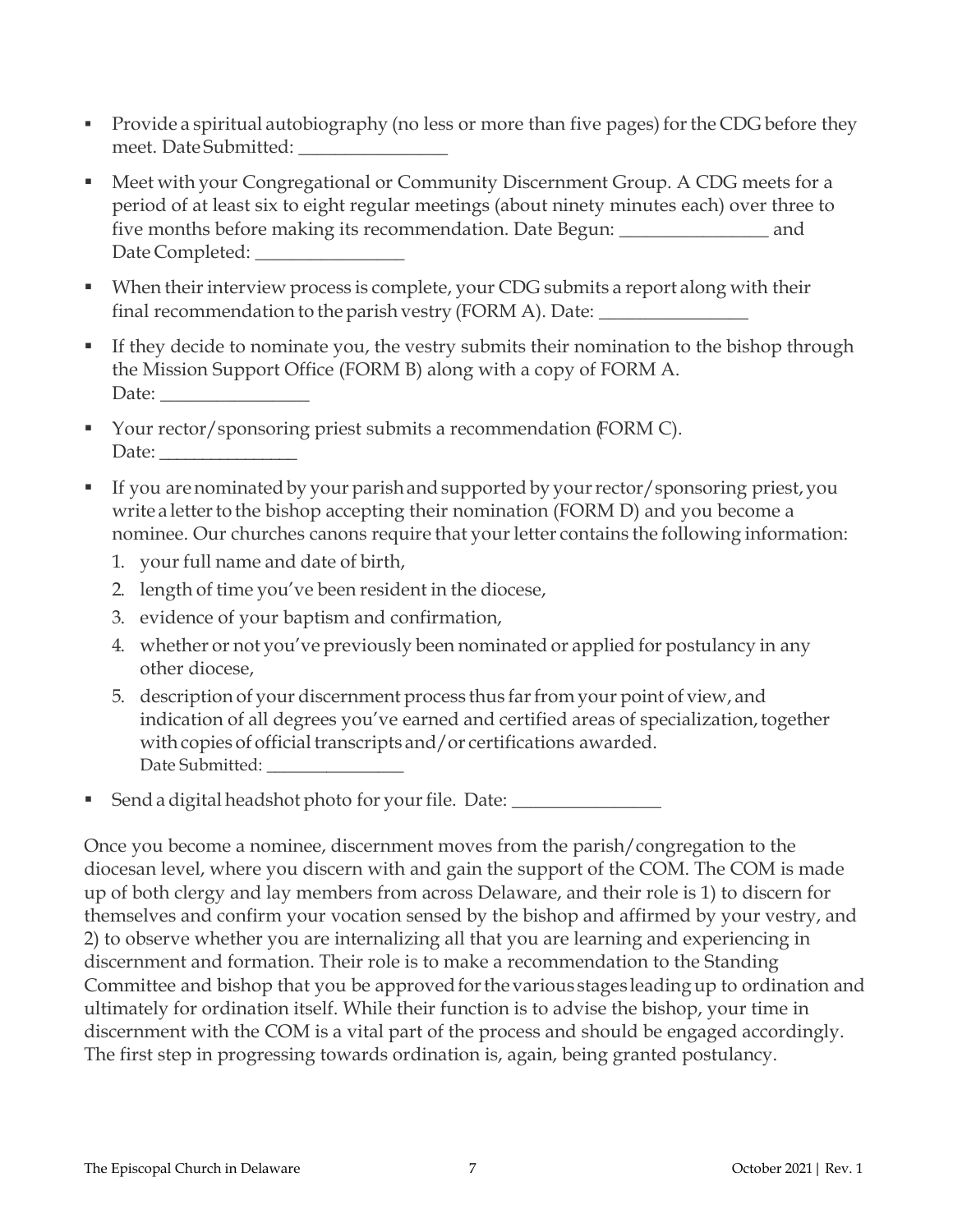## **The Road to Postulancy**

The road leading to postulancy is a time of more intense and focused discernment.

- Complete the Application (FORM E) which is extensive and requires several essays. Please allow considerable time to complete them prayerfully. Date: \_\_\_\_\_\_\_\_\_\_\_\_\_\_\_\_\_\_\_\_
- **Complete Release of Information (FORM F). Date:**
- Complete Release of Information to Applicant Only (FORM G). Date:
- Complete the Financial Statement (FORM H). Date: \_\_\_\_\_\_\_\_\_\_\_\_\_\_\_\_\_\_\_\_\_\_\_\_\_\_\_\_\_
- Complete the Nominee Agreement (FORM I). Date:
- Complete the Background Check (FORM J). The cost is borne by the diocese. Date: \_\_\_\_\_\_\_\_\_\_\_\_\_\_\_\_
- Mental Health Examination [psychological] (scheduled through the Mission Support Office). The cost for this exam is borne by the diocese. Date: \_\_\_\_\_\_\_\_\_\_\_\_\_\_\_\_\_

Note: The COM receives a summary of the psychological evaluation.

- Meet with the bishop after the bishop receives and reviews the results of the background check and psychological examinations. The bishop decides whether you proceed to meet with the Commission on Ministry. Date: \_\_\_\_\_\_\_\_\_\_\_\_\_\_\_\_\_\_\_\_\_\_\_\_\_
- The chair of the COM will send you a request for an interview. Your rector/ sponsoring priest and your spouse/partner (if applicable) may accompany you in this interview. Date Received:

## *Scheduled Date for Postulancy Interview with the COM:*

The bishop receives and reviews the results of the background check and psychological examinations and the COM's recommendation and makes a judgment on whether to grant you postulancy. If you are made a postulant, the bishop may invite you to discuss any developmental recommendations the COM may have given.

After your interview, if the COM recommends and the bishop grants postulancy, you will be directed to complete the canonically required medical examination.

- Medical Examination (FORM M). To be scheduled with your own doctor. You are responsible for the cost. Date:
- You submit evidence of your Safe Church training (consult diocesan website or Mission Support Office). Date of Submission: \_\_\_\_\_\_\_\_\_\_\_\_\_\_\_\_

Note: The canons of the Episcopal Church require the background check and the mental and medical health examinations to have been completed within thirty-six months (three years) of your ordination to the priesthood and/or diaconate. Any of these more than three years old at the scheduled date of your ordination will need to be done again.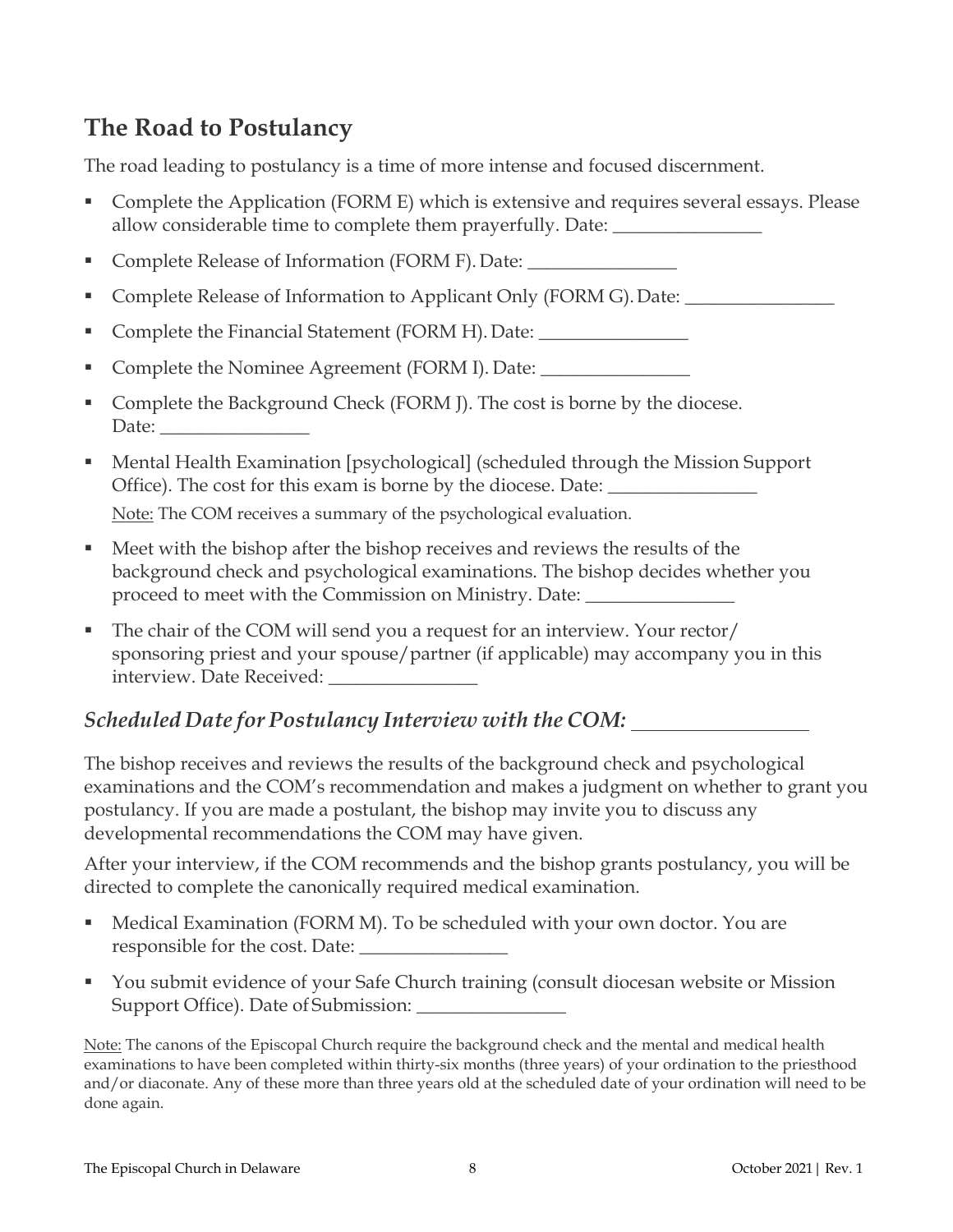## *Date Postulancy Granted by the Bishop:*

Note: Once you become a postulant, your relationship with the bishop becomes closer and more formal. The bishop will need to be made aware of any significant life changes, including things such as the need for a new job, a desire to get married, etc., as these can have a significant impact on discernment and formation.

As postulant, you are expected to cease participation, if any, on parish and diocesan committees and commissions during your formation.

The Postulant for the Vocational Diaconate will enroll and attend a program of preparation approved by the bishop, the Commission on Ministry, and the Standing Committee that fosters the formation to fulfill the vocation of a Deacon. Basic competencies for the Vocational Diaconate include academic studies of the Holy Scripture, theology, and the tradition of the Church; diakonia and the diaconate; human awareness and understanding; spiritual development and discipline; practical training and experience.

You will also be assigned a member of the COM as a liaison, to provide support and encouragement along the way.

#### **APPENDIX II is about Sustaining Yourself during formation.**

## **The Road to Candidacy**

The road to candidacy is a time focused on your continued theological and spiritual formation. The interview for candidacy is an opportunity to check in with you, the discerner, making sure you are 1) demonstrating the same qualities that were evident at your postulancy interviews, 2) still confident and growing in your sense of vocation, and 3) receiving suitableformation.

- Complete any supplemental requirements or conditions specified by the COM and the bishop that may have been given.
- Write the bishop four times a year, during the Ember Days, which may be found in the Book of Common Prayer. **Do not neglect these letters.** They are canonically required and important both for informing the bishop as to your progress and well-being and as an indicator of your active engagement in the ordination process. Failure to submit letters can result in corrective action, and continued disengagement can result in being removed from the discernment process.
- Before your interview, submit the following if you have not already done so:
	- 1. Documents/evaluations from your completion of one unit of an Association for Clinical Pastoral Education program (ACPE-CPE is preferred). (In some cases, a CPE-equivalent experience may be approved, or a rigorous and challenging missionary experience. The bishop must approve any alternative.)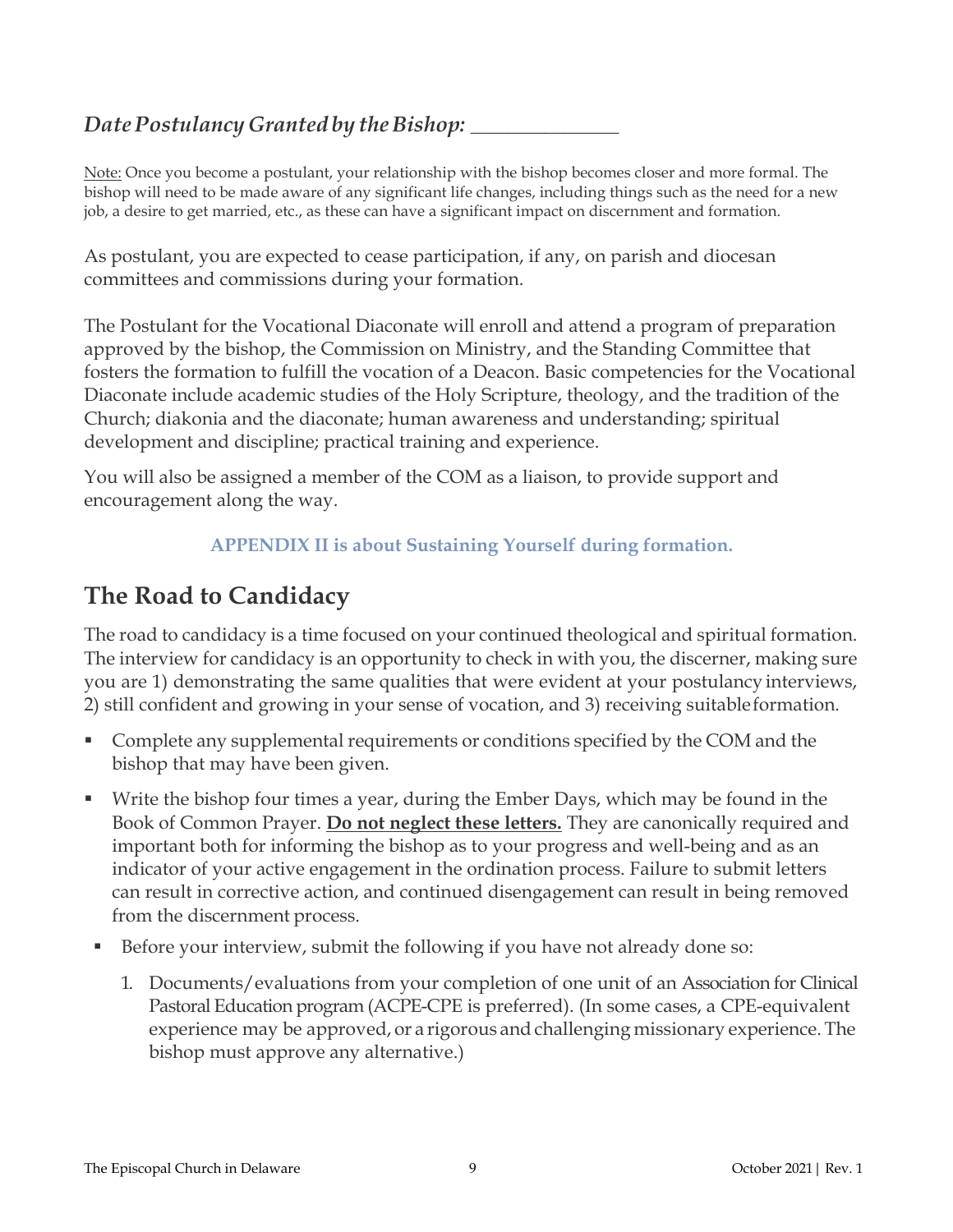- 2. Letter of reference and any other relevant documentation from a ministry practicum or field education experience or parish internship.
- 3. Submit proof of anti-racism training and education on Title IV Disciplinary Process. Date Submitted:

If your process is on the timeline of a three-year residential seminary, in your second year your parish vestry completes and submits their Reaffirmation for Candidacy for Holy Orders (FORM N). (Note: The length of postulancy could be different, depending on the nature of your approved discernment process and formation. Please consult with the COM regarding the timing of your application for candidacy.) Date Submitted:

- Once the Mission Support Office (the diocese) receives (FORM N), you write a letter to the bishop applying for candidacy (FORM O). Be sure to include in the letter, the date you were admitted as a postulant. Date: \_\_\_\_\_\_\_\_\_\_\_\_\_\_\_\_
- **Submit an update to your spiritual autobiography, reflecting on your development and** growth since your application for postulancy. Date Submitted: \_\_\_\_\_\_\_\_\_\_\_\_\_\_\_\_

Note: If all necessary materials are not submitted promptly, your interview could very well be postponed to a later date.

### *Scheduled Date forInterview with the COM:* \_\_\_\_\_\_\_\_\_\_\_\_\_\_\_\_

If the COM recommends you for candidacy, the Standing Committee will interview you as well. Their approval is required before you can be made a candidate. Beyond getting to know you, their canonical responsibility is to ensure that you are being adequately and properly prepared for ordained ministry according to the canons of the church and according to our bishop's standards and expectations.

## *ScheduledDate forInterview withtheStanding Committee:*

Note: Your rector/sponsoring priest can accompany you in this interview. Your spouse/partner will not attend this interview.

If the bishop accepts the recommendation of the COM and the certification of the Standing Committee, you will be made a candidate for Holy Orders.

*Date Candidacy Granted by the Bishop:* 

## **The Road to Ordination – Vocational Diaconate**

On the road to the Vocational Diaconate, you must,

 Request endorsement for ordination to the diaconate from the vestry of your sponsoring parish (FORM P). Date: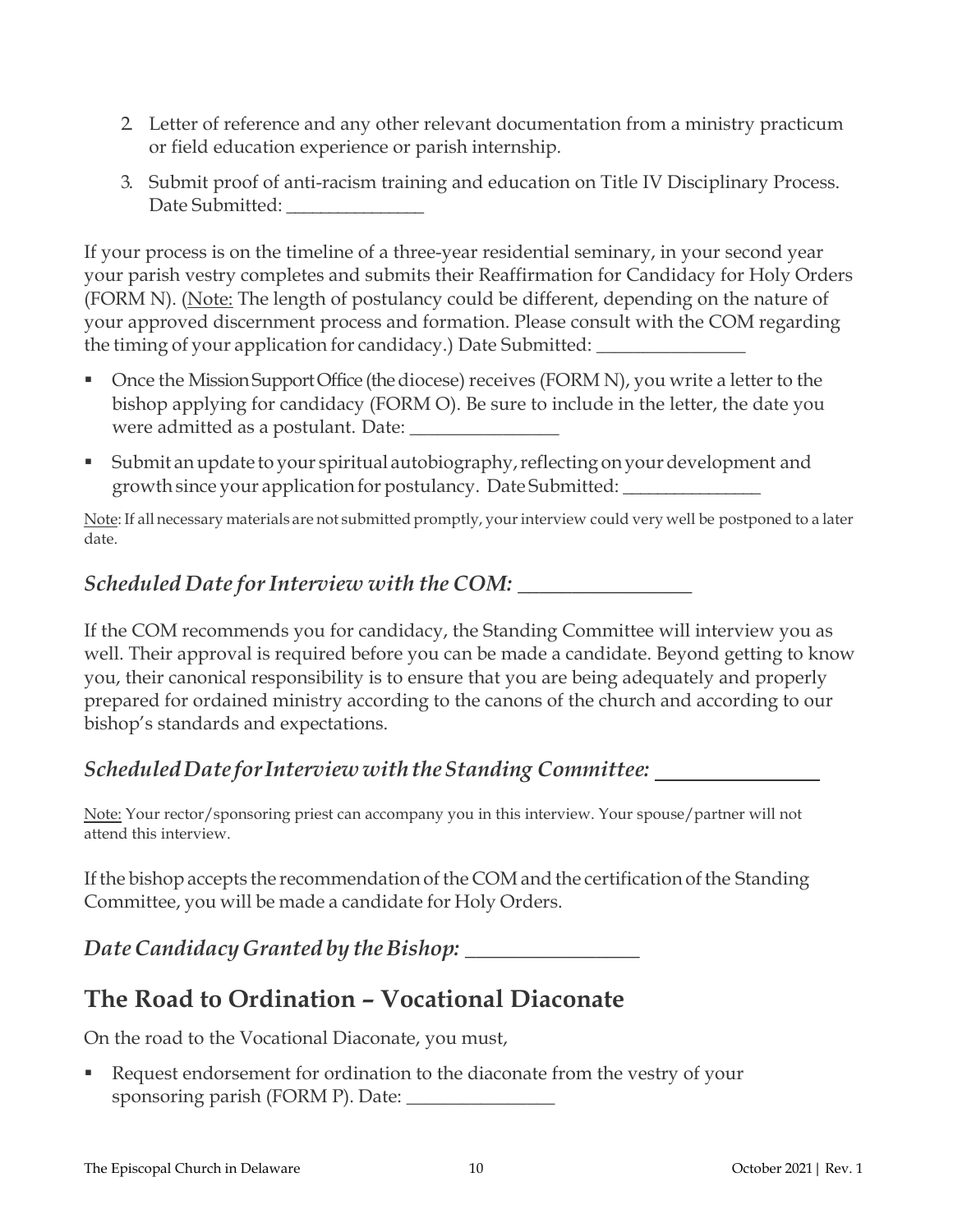- Your rector/sponsoring priest writes a final letter of recommendation. Date:
- Write a letter to the bishop requesting ordination to the diaconate, being sure to include the dates you were admitted to postulancy, candidacy, (FORM Q). Date:
- Submit certification/evidence of completion from mentors/instructors of the basic competencies required of formation (no specific Form). Date: \_\_\_\_\_\_\_\_\_\_\_\_\_\_\_\_
- The COM may interview you. Date: \_\_\_\_\_\_\_\_\_\_\_\_\_\_\_\_
- The Standing Committee will interview you. Date: \_\_\_\_\_\_\_\_\_\_\_\_\_\_\_\_

If the bishop concurs, the bishop will schedule your ordination to the diaconate in consultation with your rector/sponsoring priest (if applicable). You and your rector/ sponsoring priest are responsible for the planning of your ordination service. The format and content of any invitations must be approved by the Mission Support Office before mailing. Again, consult the bishop regarding guidelines for ordinations.

## *Date Approved* by *the Bishop for Ordination to the Vocational Diaconate:* \_\_\_\_\_\_\_\_\_\_\_\_\_\_\_\_

### *Scheduled Date for Ordination tothe Diaconate:* \_\_\_\_\_\_\_\_\_\_\_\_\_\_\_\_

REMINDER: The canons of the Episcopal Church require the background check and the mental and medical health examinations to have been completed within 36 months (three years) of your ordination to the priesthood and/or diaconate. Any of these more than three years old at the scheduled date of your ordination will need to be done again. This is the case for ordination to the priesthood, even if you were ordained recently to the diaconate.

We are grateful for the time, care, and effort you have invested in this ministry. The responsibility is weighty but of vital importance to the well-being and future of the Episcopal Church in Delaware and the church.

#### **A document adapted and edited with the permission of the Episcopal Diocese of Dallas TX.**

Completed original forms should be submitted to:

The Episcopal Church in Delaware Attention: Executive Assistant to the Bishop 913 Wilson Road Wilmington DE 19803-4012 (302) 256.0374 | [www.delaware.church](http://www.delaware.church/) Copies scanned/sent/emailed to Chair, Commission on Ministry[, com@delaware.church](mailto:com@delaware.church)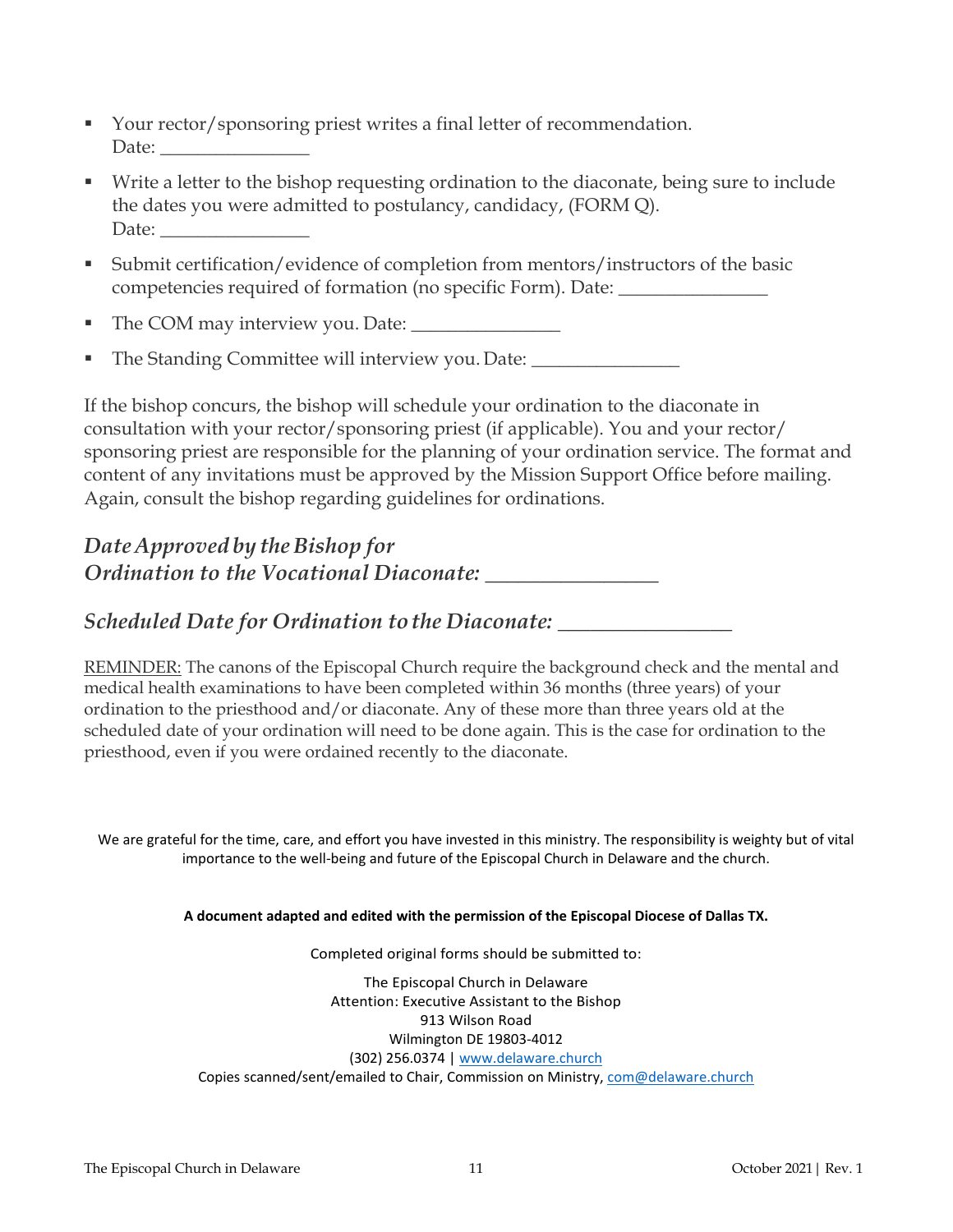## **APPENDIX I**

### **A Timeline of Expected Accountabilities Utilize FORMS as available on Diocesan Website**

#### *After being named an Aspirant for Holy Orders*

**A Congregational Discernment Group (CDG), appointed** by a sponsoring priest (or bishop), is expected to begin its work together **within 45 days** of notification of Aspirant status.



A CDG meets for a period of at least six to eight regular meetings (about 90 minutes each) over three to five months before making its recommendation if the Aspirant is to become a nominee for Holy Orders.

**The Vestry** (or other body) receives the CDG recommendation and **submits its letter of support** to the bishop and Commission on Ministry along with that of the sponsoring priest **within 25 days** of the conclusion of the work of the CDG.

*After being named a Nominee for Holy Orders*

The **nominee schedules the psychological evaluation** directly. It is expected that the completion time for the **psychological evaluation and report to the bishop be no more than 60 days** following completion of evaluation.



Upon receipt of all required documents as part of the application for postulancy the nominee is notified. The **Commission on Ministry** is expected to **meet with the nominee within 45 days.**



**Within 14 days** of the conclusion of interviews, the **Commission will submit its recommendation** regarding postulancy to the bishop.

The **bishop informs the nominee** of status as postulant **within 25 days**.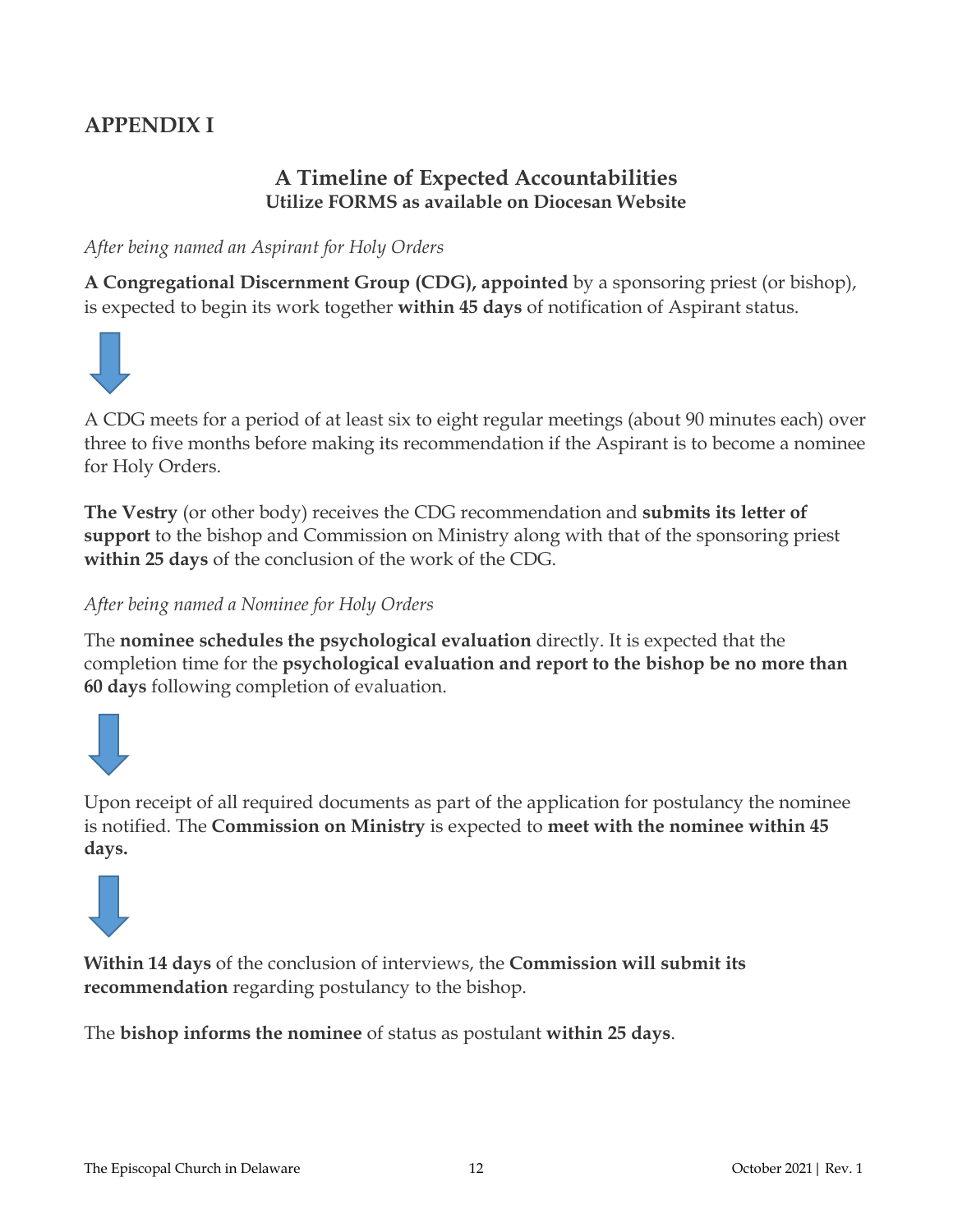

#### *The Postulant moves toward Candidacy*

The Postulant is notified of receipt of all required documents. The **Commission on Ministry** is expected to **meet the postulant within 30 days** in person or via Zoom. The Commission may meet with the postulant on more than one occasion. The **Commission submits documentation of its recommendation to the bishop within 14 days** of completing its interviews.



#### *The Standing Committee acts on status of Candidacy*

The **Standing Committee** of the diocese now **meets the postulant within 60 days of the COM's recommendation**. The **Standing Committee** acts on whether to affirm the postulant as having met all requirements to become candidate **at said meeting** and the **postulant is informed in writing within 10 days on status as candidate.**



#### *Candidate applies for ordination as a Vocational Deacon*

The **Standing Committee meets** with **the candidate within 60 days** of receipt of all documentation. The **Standing Committee** acts on whether to affirm the candidate as having met all requirements for ordination and informs the bishop at said meeting. The **candidate is informed in writing within 10 days** on approval for ordination.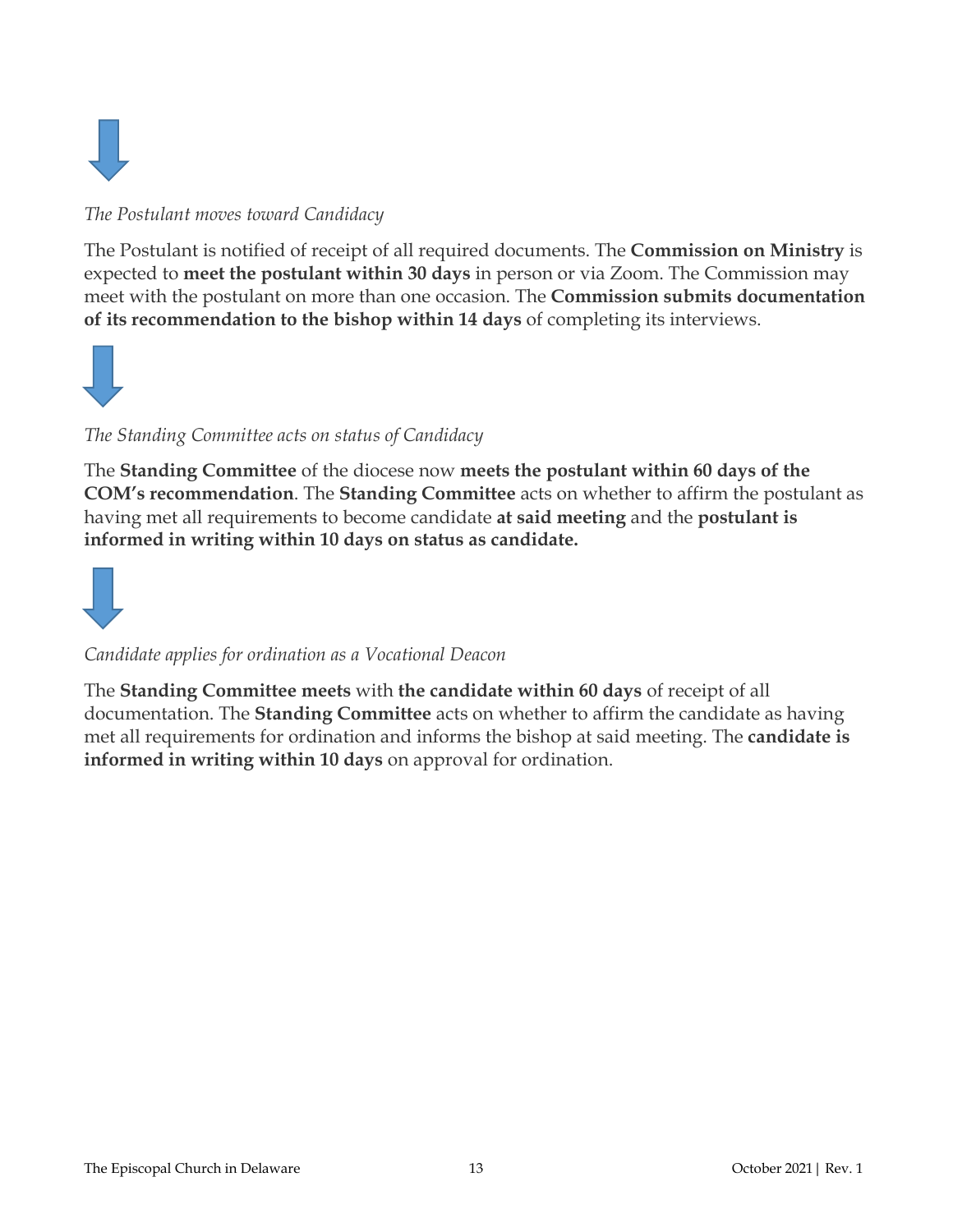## **APPENDIX II**

## **Sustaining Yourself**

The hope is that your time of formation for ordination will deepen your relationship with God and your sense of God's presence in your life. Most people, however, feel frustrated, at least occasionally, by the various requirements and challenges of the process. With this challenge in mind, we ask you to maintain regular spiritual disciplines and to sustain your relationship with God in the following ways.

#### **I. Keep up a Regular Discipline of Prayer**

As you know, regular prayer is an integral part of discernment. Because each person encounters God in a different way, use whatever method or discipline works best for you.

#### **II. Meet with your Spiritual Director**

If you do not already have a spiritual director, find one. Meeting with your spiritual director on a regular basis is an integral way of remaining open to God and listening for the ways that God is working in your life. It is also recommended that you take one personal retreat each year.

#### **III. Consider Counseling or Coaching**

Take time to get to know yourself better through counseling or coaching. Are there past experiences from that impinge upon your well-being? Do you know how you respond to distress and conflict? How can you build emotional resilience for the long term? Do you know the kind of a leader you are?

#### **IV. Take of your body**

Take care of your body and it will take care of you! Nothing new here, but all true. Attention to good diet, exercise and sleep pays dividends.

#### **V. Play**

Keep up your hobbies or start new ones. That ball game is important. The party with friends. The drive with the family, movie and game nights, stay-cations and vacations, music, and museums. Whatever it takes; whatever tickles your fancy.

#### **VI. Know your Team**

At the end of many books the author thanks a host of people, all who made it possible for the writer to succeed. They are often fun and interesting to read. Who is on your team helping you to author your formation? Name them; pray for them; ask them to pray for you. Talk with and listen to them. You matter to them.